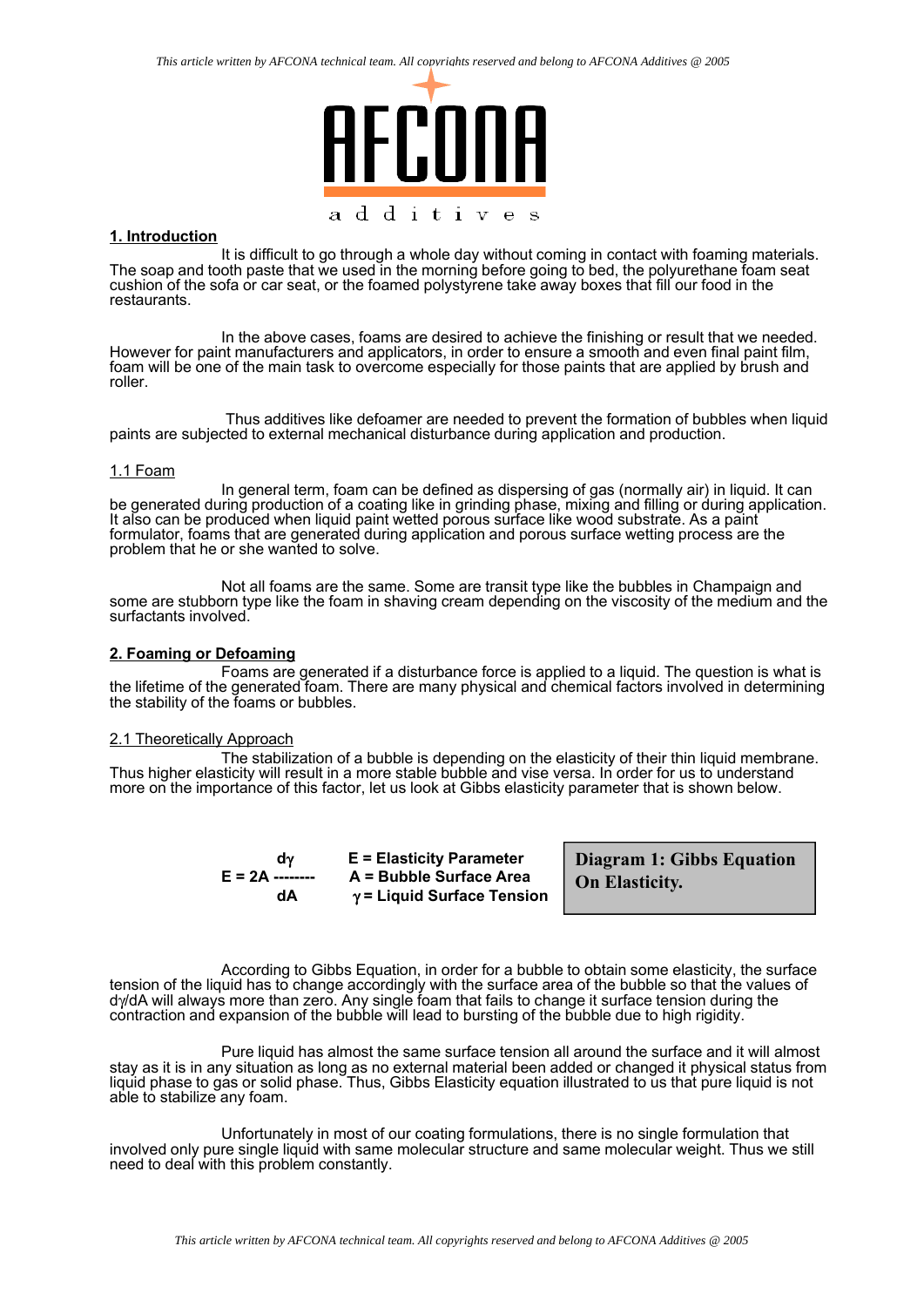# **3. Destabilize Foam Factor**

### 3.1 Gravity Force

When foam is form, due to gravity forces, the liquid on the bubble will withdraw from bubble towards the bulk liquid. When the thickness reached it critical thickness which is nearly 100A $^{\circ}$  , a simple movement of molecule on that thin layer will result in bursting of that bubble. This process take place very fast within a few second. Further illustration show in diagram 2.



**STEP 1:** Liquid withdrawing from bubble layer toward the bulk liquid due to gravity force

**STEP 2:** The thickness of bubble top layer will reduce resulting from step 1



**Diagram 2:** Process of destabilized force by gravity resulting in bubble bursting.

**STEP 3:** If there is no any opposite force or static effect to stop the withdrawing process, the process will continue until reaching critical thickness that any small movement of the liquid molecule is enough to break the thin liquid membrane.

The above illustration supports the Gibbs equation as given on the previous page. Thus, no liquids are able to stabilize any foam in their original/pure form.

## **4. Foam Stabilizing Factors**

### 4.1 Marangoni Effect

As we understand from previous explanation on how foams can be destroyed. Thus, in order for a bubble to be stabilized, a second material need to be added to ensure a more elastic bubble film. Most of the time a surfactant that can reduce the surface tension as well as very compatible with the system can serve the purpose.

Marangoni effect will explain the effect of surfactant in stabilizing the bubble by using surface tension difference that had been generated during the withdrawal of liquid from the bubble to the bulk liquid.

When a bubble is generated by an external sheer force, the usual withdrawal process by gravity forces will take place immediately. This withdrawal process will result in more surfactants being drain away together with the liquid from the top part of the bubble making it thinner. Therefore it created a situation were by the top part of the bubble would have higher surface tension than other parts.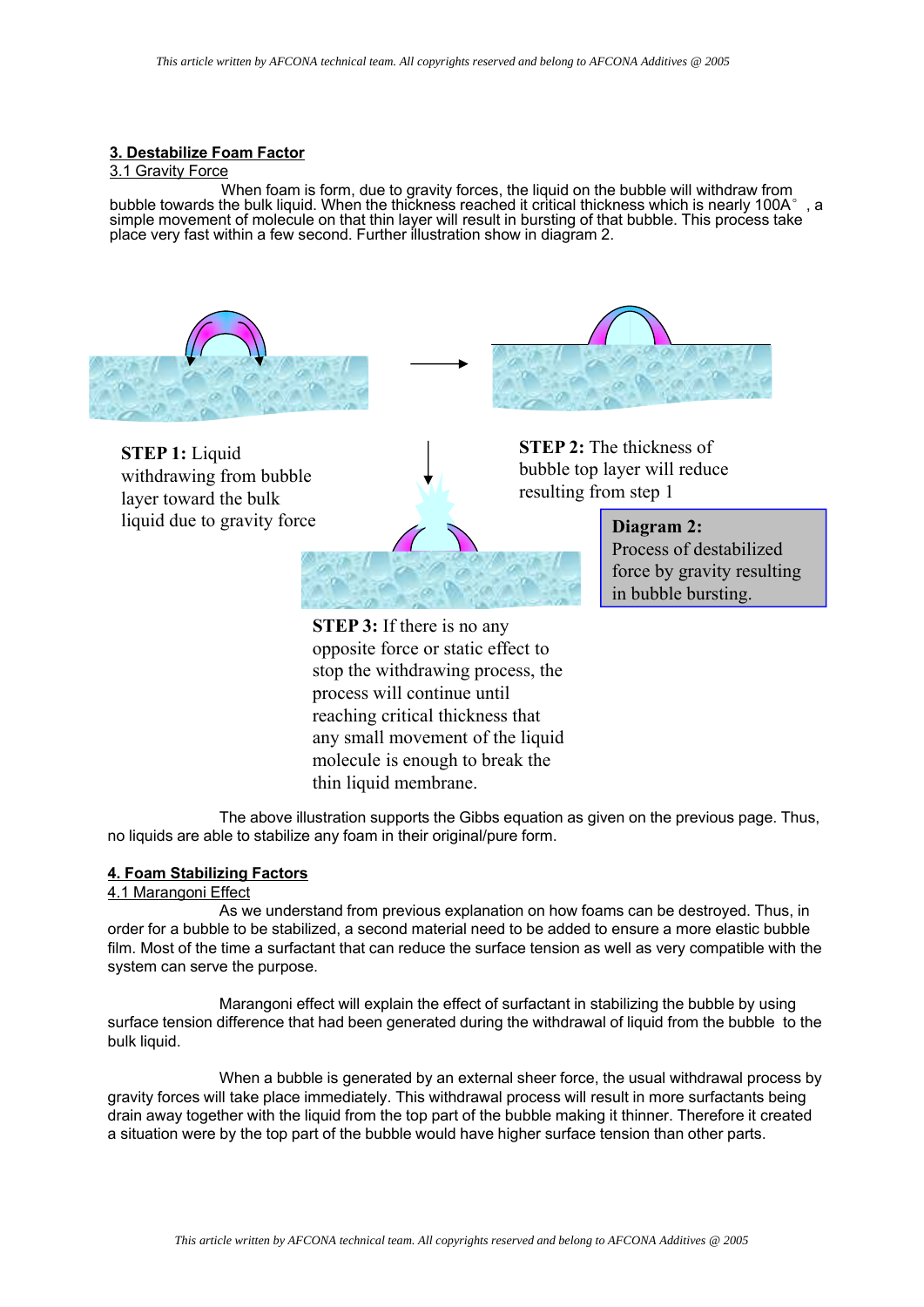Surface tension is a state of energy where it flow from low surface tension to high surface tension. The liquid on the bubble will flow from low surface tension area, the lower area of the bubble, towards the high surface tension area, the top area of the bubble, and this will create another opposite force that caused a re-flow process of the liquid back to the top part of the bubble. When these two forces achieve an equilibrium before the critical thickness of the foam, we will have a stabilized foam or bubble. The whole process is illustrated more in diagram 3.



**STEP 1:** Liquid withdrawing from bubble toward the bulk liquid due to gravity force



**STEP 2:** The effect of the withdrawal process, the top part have less thickness than other parts making less surfactant can be occupied on top.



**STEP 4:** The withdrawal and reflow forces will come to an equilibrium status and if it is achieved before the critical thickness, than we will have a stable bubble.

**STEP 3:** Surface tension gradient appear as top part have high surface tension that the other parts. When opposite force is created, the liquid will flow from low surface tension area will flow to high surface tension area. The liquid will begin to re-flow back to the top.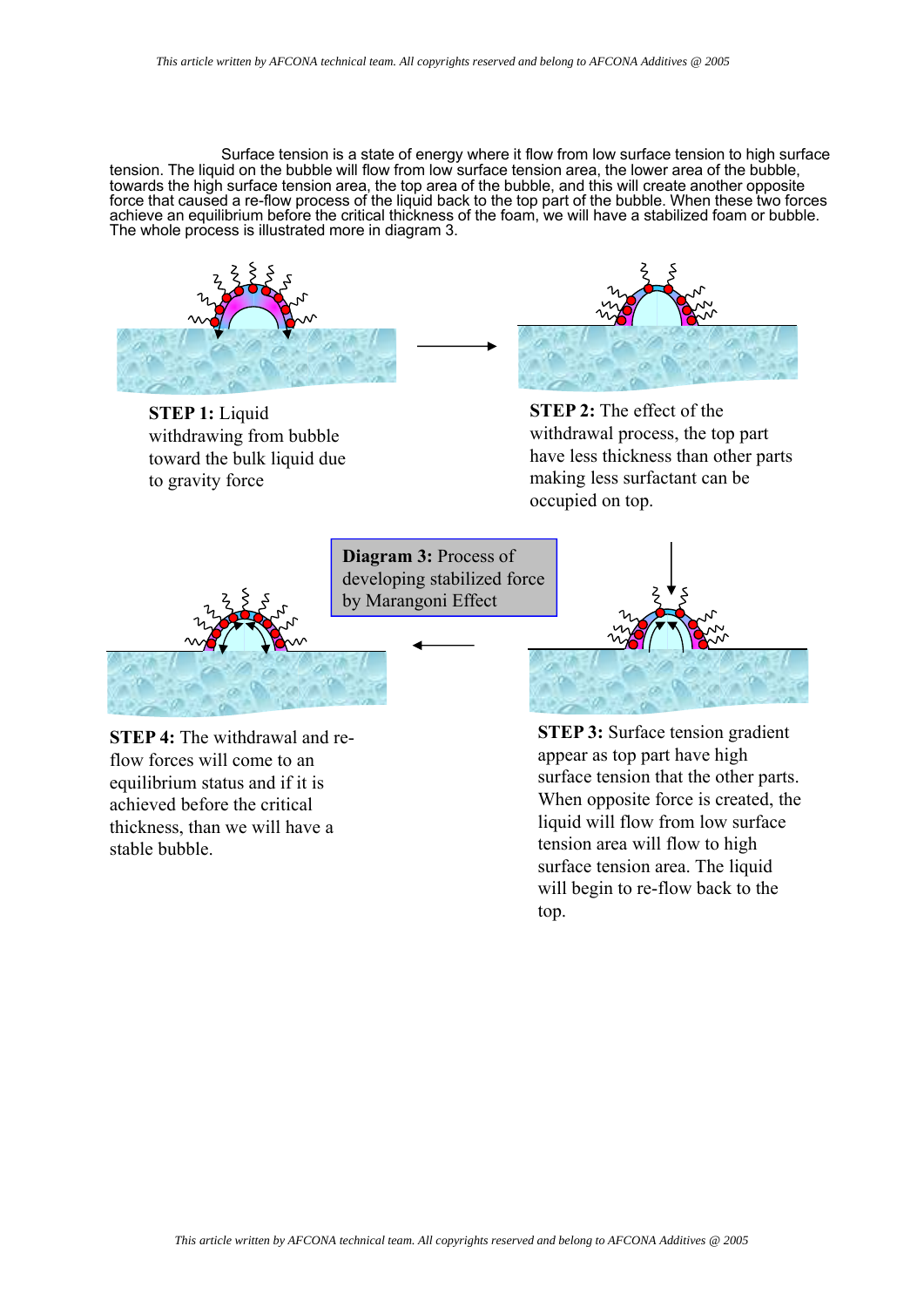### 4.2 Static Effect

Surfactants always carries a polar or electrical charged head with a hydrocarbon tail. In the liquid layer of the bubble, the surfactants will oriented themselves as in diagram 4. So, when the liquid withdrawal process started, it will bring the polar/charged head of the surfactants close to each other.

Therefore the same charge of those polar/charged heads will start to repel each other. The direction of this repulsion forces are heading to the centre of the bubble for those surfactants in the inner layer and creating an opposite force on the opposite direction of the bubble centre. An equilibrium state will be achieved thus resulting in a static phase that stop further drainage of liquid to the bulk liquid. If the equilibrium state of the layer of bubble is thicker than the critical thickness, stable foam is created.



### **5. Criteria's To Be A Defoamer**

All AFCONA defoamers are based on 2 main criteria in order to ensure that they will perform as what have been designed. Both requirements are necessary to work together side by side to ensure excellent performance.

The two basic requirements are as below.

*1)* A defoamer must have limited compatibility with the system and must able to do so after long term storage.

*- A limited compatibility will ensure the defoamer will be de-wetted by bubble layer*  liquid in order to destabilize the Marangoni and Static Effect. The de-wetting process that *takes place will push away the liquid on the layer of bubble and this will accelerate the drainage process that leads to bubble breaking. A more detailed explanation will be shown in Diagram 5.*

2) A defoamer must be able to reduce the surface tension of the system.

*- In order for a defoamer to enter particular foam, they must be able to penetrate and spread evenly on the foam of the liquid layer resulting in a lower surface tension and it can be explained by the equation below*.

*A positive value of Penetration Parameter, E, will ensure that a defoamer will go into the liquid layer of the bubble.*

*E =* γ*l -* γ*d -* γ*dl >0 where,* γ*d = defoamer surface tension* γ*l = liquid surface tension* γ*dl =defoamer and liquid surface tension*

*A positive value of spreading parameter, S, that will ensure that a defoamer will be evenly spread through the whole bubble.*

*S =* γ*l -* γ*d -* γ*dl >0*

The whole process can be illustrated below in diagram 5.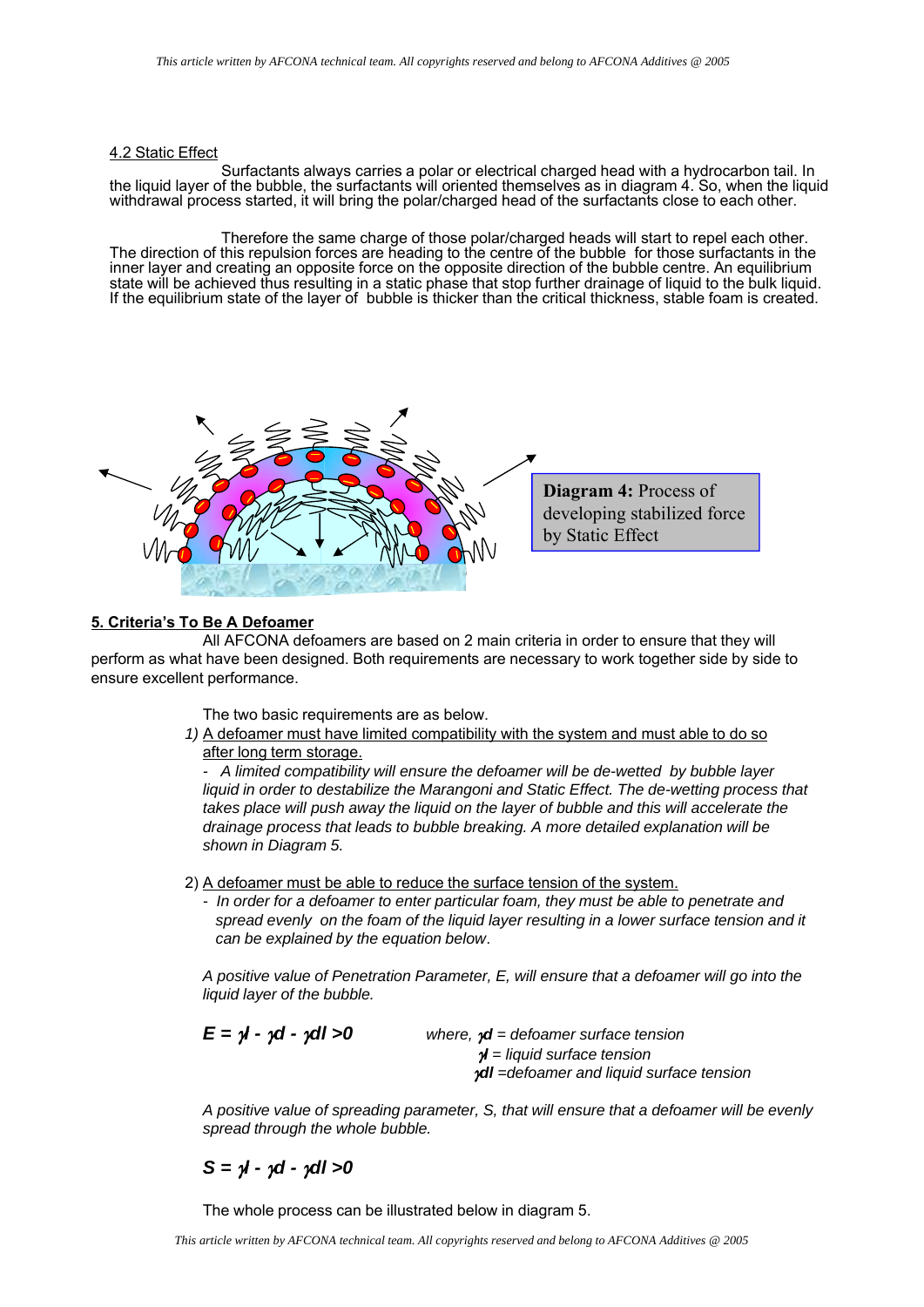

**No Cretering Problem**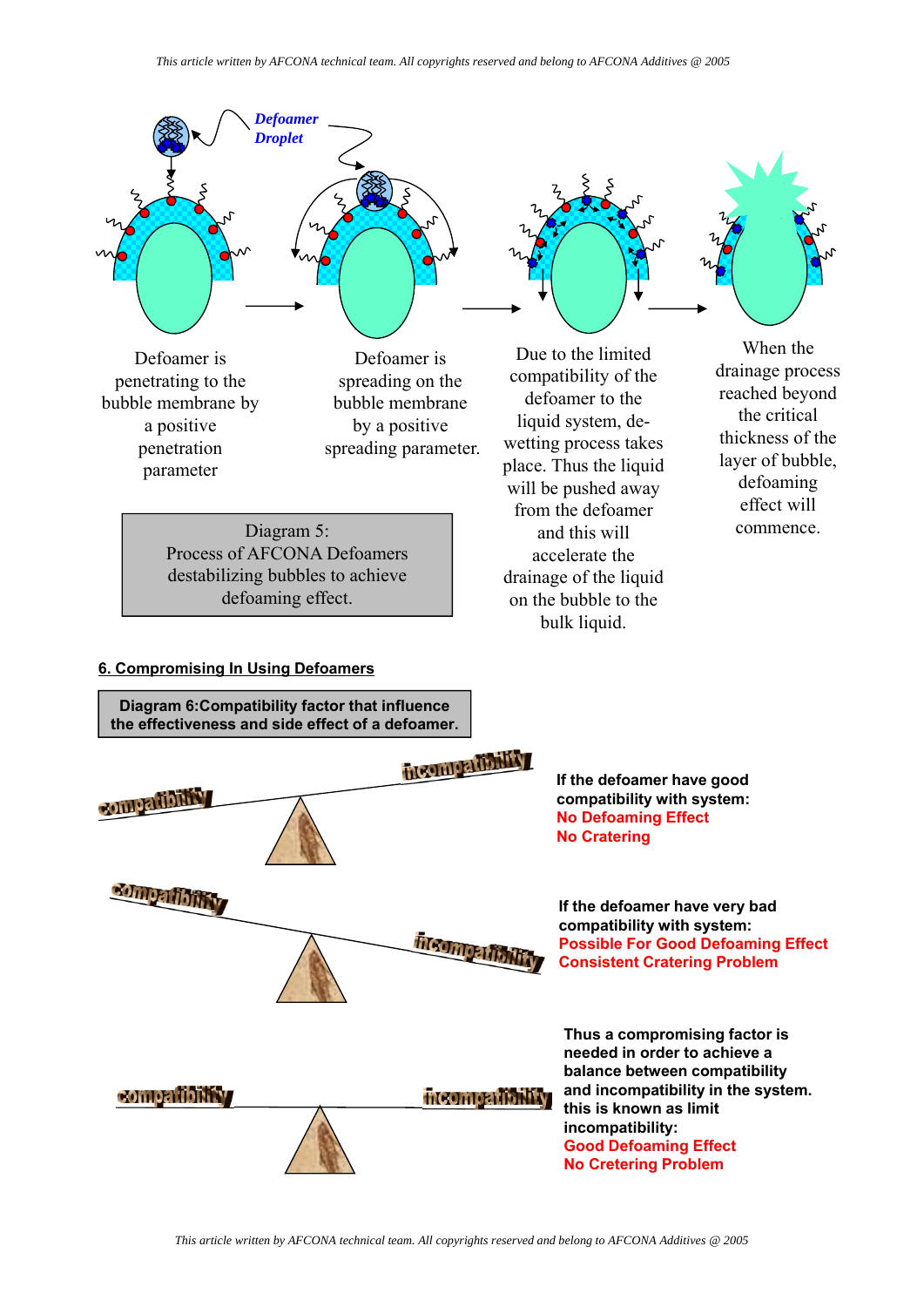As explained previously, one of the main criterion to be a defoamer is that it has to have some limit compatibility. Thus the compatibility or incompatibility of a defoamer with the system plays a main role in determining the effectiveness of a defoamer. However, we know that an incompatible material will also cause cratering problem. Thus, as shown in diagram 6, a certain extend of compromise is needed when using a defoamer.

Materials that have good compatibility with the system will in fact stabilize the foam and will not have any deforming effect at all, but no tendency to cause cratering. However this will not serve our purpose to solve the foam problem.

Materials which are very incompatible with the system will have the possibility as a good defoamer but the drawback is that it will also give cratering site effect. That is why sometimes they need high shear force to improve the incorporation in order to ensure all defoamers added are well disperse through out the system to avoid craters.

Therefore, in general term, normally a defoamer that is more compatible with the system will have less defoaming effect than the one that less compatible.

### **7. Defoamers**

Defoamers in today's market are mainly based on 2 chemical materials, i.e., High Molecular Weight Polysiloxane and Silicone Free High Molecular Weight Polymers. The chemical nature for Polysiloxane can give better surface tension reduction than the non-silicone, thus it will give better incorporation due to better penetration and spreading factor as explained above. Due to it low surface tension, it also gives better deareation performance.

However, intercoat adhesion caused by silicone based material is also a cause of concern among paint chemists. Based on our experience, in most cases, this is not true for Polysiloxane bases defoamers. In order for us to have a better understanding, let us look at the molecular weight in relation to the viscosity that is used for this purpose.

| <b>FLOW CONTROL</b> | <b>SLIP/LEVELING</b> | <b>DEFOAMING</b> | <b>HAMMER FINISHES</b> |
|---------------------|----------------------|------------------|------------------------|
| 5-50 mPaS           | $\sim$ 100 mPaS      | 5000-50000mPaS   | >50000 mPaS            |

### **Diagram 7:Defferent molecular weight silicone used in different application.**

Due to its very high molecular weight compared to the slip and leveling additive, it act as a heavy polymer that can't really migrate to the surface of the finishing coat in order to affect the inter coat adhesion. Silicone based defoamers will not give any slip property and this further prove that it will not surface to the top of the coating.

Non-silicone polymer normally can't beat the surface tension reduction ability as compared to silicone polymers but they have advantages on having a better limit compatibility than the Polysiloxane. Thus it will have better defoaming and anti-foam effect but harder to incorporate. Therefore higher sheer force need to be applied in order to ensure no crater is obtained. However this factor still depends on the concentration of the solution.

Some terminology that involve defoamers are define below:

- **Defoaming** Defoaming performance of a defoamer is determine by how fast a defoamer can destroy foam in a liquid system. Faster defoaming ability is desired by most paint formulators.
- *Deareation* Deareation is the process of moving the foam from the inner layer of the paint to the surface of the liquid. Foam only can be destroyed on the surface of the liquid and a faster deareation property is desired by most formulator.
- *Anti-Foam* Anti-foam is referring to a defoamer that have the ability to prevent foam formation or suppress the bubble formation after the system has been agitated. Less foam formation after the agitation is a good anti-foam defoamer and this is also the most desired performance that most paint formulator wanted.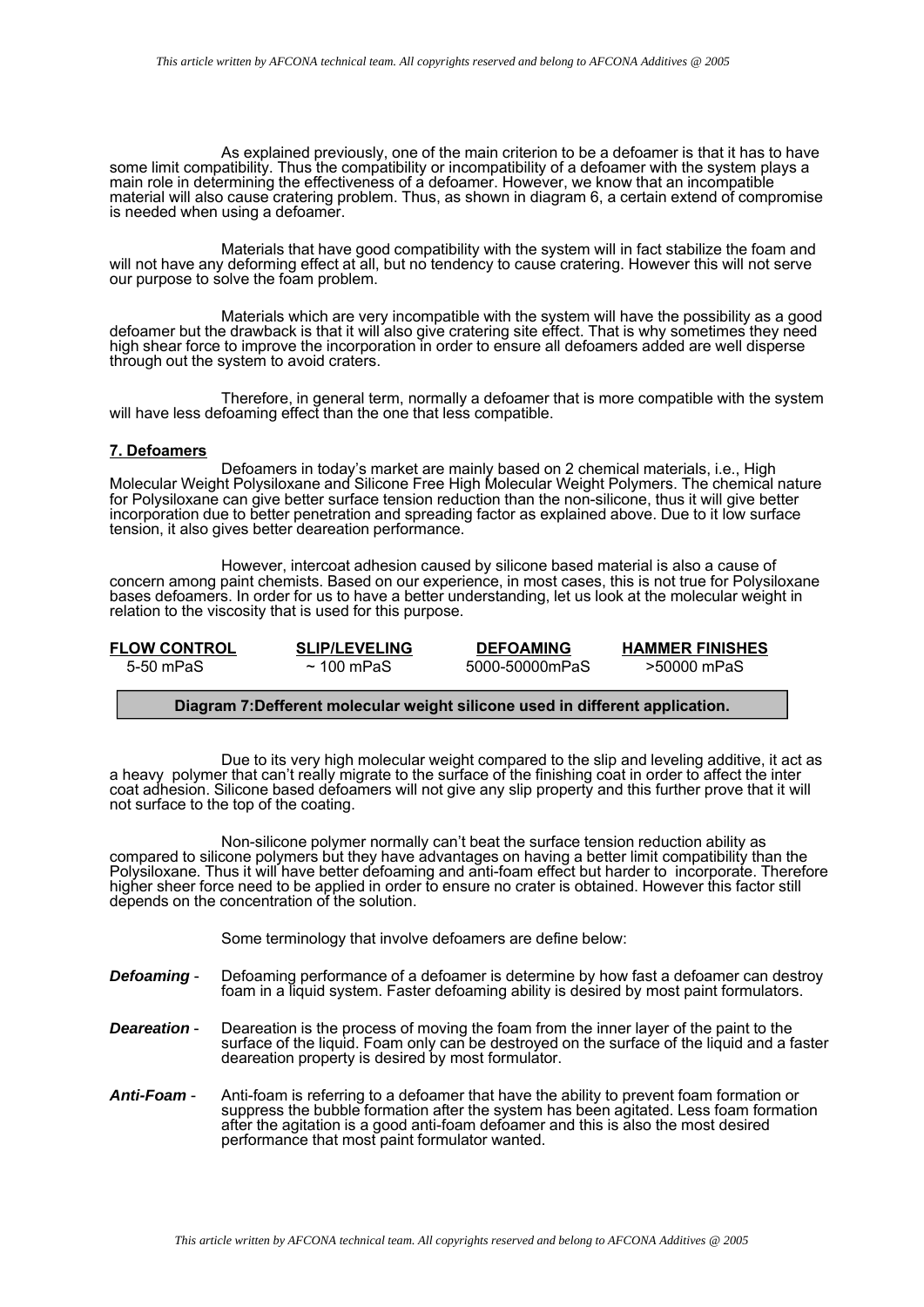### **8. Defoamer Testing Method**

Defoamers need to be carefully selected to suit certain resin system. Usually, the most direct method to choose a defoamer is by incorporating it into the system and applied it to see the desired effect. If the result obtained served its purpose as a defoamer, then we will proceed with other property tests. The other tests are cratering, gloss influent in final coating, on line test and so on in order to ensure that it can be use in the formulation.

Here, we recommend a method that we can make a good comparison between a few defoamers simultaneously. The purpose of this method is to ensure that we are getting the best defoamer as well as de-aeration effect for a particular system. This test is also quite easy to carry out.

Requirements : Red Devil / TOUCH TC-0188 Shaker High Speed Mixer Glass Jars (100ml) Polyester Foil Applicators

### a) For Normal Solvent based system Procedure

Fill the glass jars to a certain level (Not more than half) with the coating system + defoamers. Make sure that the level is almost the same. Mark the top level with a marker. Put the glass jars into the shaker. It also can be carry out by using a High Speed Mixer but make sure that the time and the speed are the same for each separate samples. However TOUCH TC-0188 shaker is more preferable as we need to compare those samples in accurate dispersing time and as well as same sheer force in order for us to judge more precisely the defoaming and de-aeration properties.

#### Result

#### **Observation**

i)Defoaming effect comparison

Immediately after shaking or mixing, mark the increase foam level. Leave the glass jars aside and record the foam level over 1 minute, depending on how fast the foam disappear. The sample with the lowest foam level will indicate the best defoamer among the samples that you have been tested. However, for resins with low viscosity, the foam level is unclear after it is taken out from the shaker making it difficult to determine the level of foam. Thus, we need to look at the tested samples on how much foam is trapped on the surface and during this observation time, the one with the least foam will be the best defoamer for the system.

#### ii) Deareation effect comparison

Deareation is the process of moving the foam from the inside of the liquid to the surface of the liquid. So, in order for us to judge the de-aeration property, we observe at the entrapment of microfoam that still maintained inside and the surface of the liquid. The least entrapment over a period of time will have the best de-aeration. However, please take note that a good de-aerator doesn't mean that it will be a good defoamer.

### iii) Anti-form effect comparison

Anti-foam is referred to a material that have the ability to prevent foam formation or suppress the bubble formation after the system has been agitated. Based on the test conducted above, we will also be able to see the anti-foam performance of a defoamer. Immediately after the shaking or mixing, observe the quantity of foam generated on the surface. The more foam generated means less anti-foam performance. Thus a good anti-foam material will be able to prevent foam formation as much as possible after agitation.

# iv) Site effect comparison

As mentioned earlier, defoamer will gives some side effects due to it incompatibility with the paint system in order to be an effective defoamer. Due to it lower surface tension, most of the time it will change the leveling performance of the system as well as creating cratering problem. To check the side effect, apply the selected defoamer systems and apply it on Polyester sheet with an appropriate thickness of an applicator. Observe the leveling performance as well as crater formation.

#### Final Stage

A selected defoamers will need to go through the real application for final confirmation of the its performance.